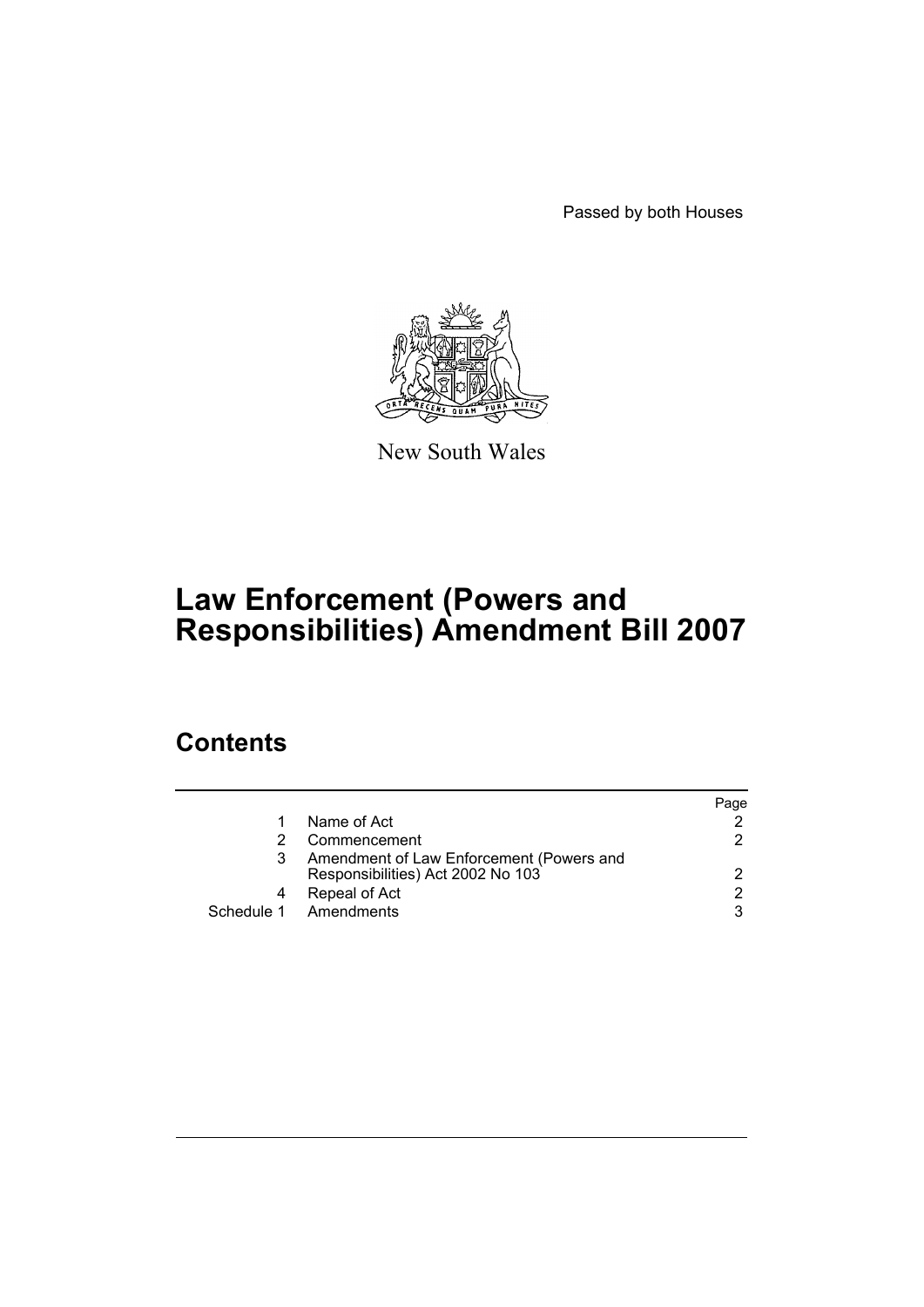*I certify that this public bill, which originated in the Legislative Assembly, has finally passed the Legislative Council and the Legislative Assembly of New South Wales.*

> *Clerk of the Legislative Assembly. Legislative Assembly, Sydney, , 2007*



New South Wales

# **Law Enforcement (Powers and Responsibilities) Amendment Bill 2007**

Act No , 2007

An Act to amend the *Law Enforcement (Powers and Responsibilities) Act 2002* to make further provision with respect to the powers of police officers and scene of crime officers, and with respect to warrants.

*I have examined this bill and find it to correspond in all respects with the bill as finally passed by both Houses.*

*Assistant Speaker of the Legislative Assembly.*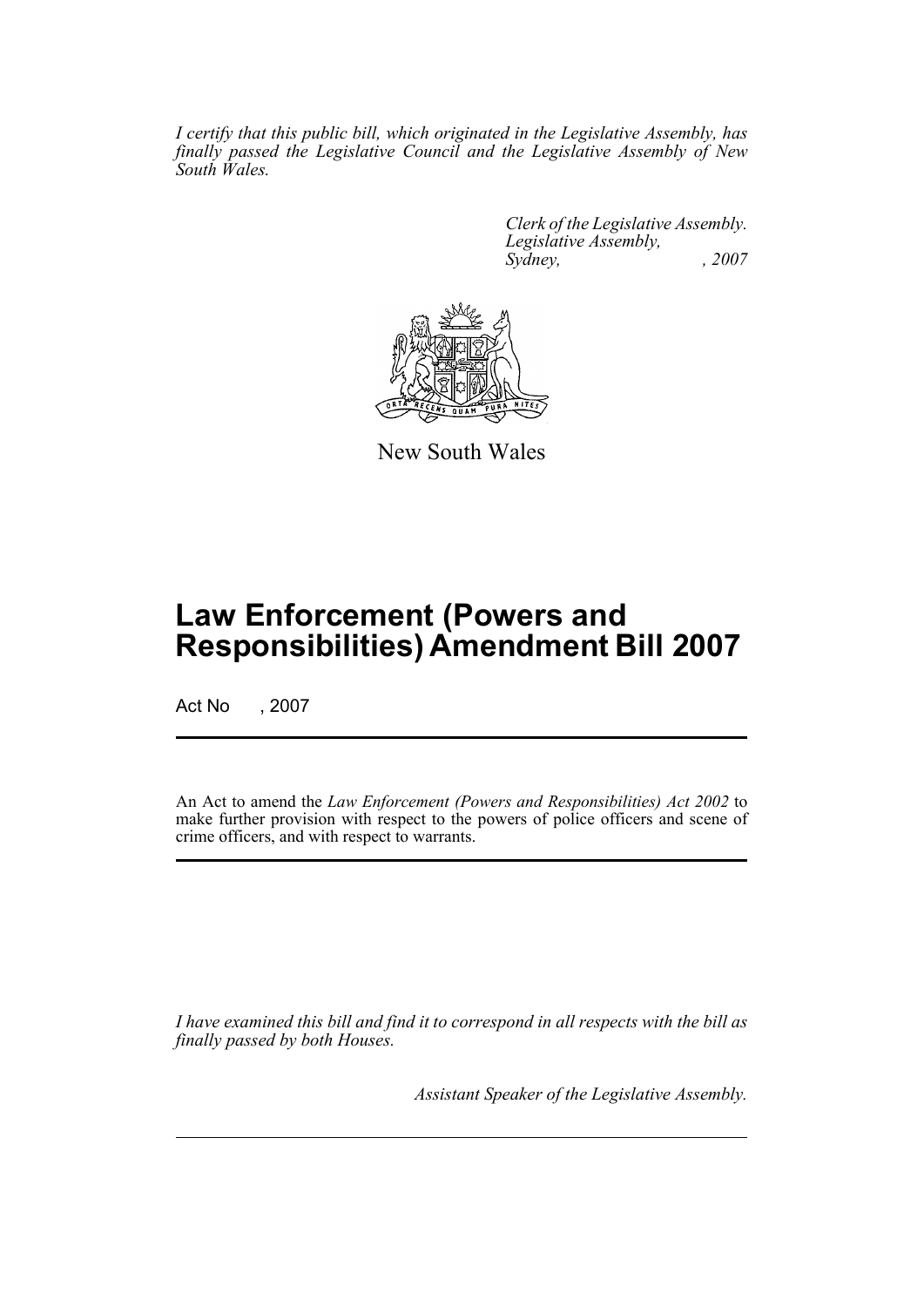#### <span id="page-2-0"></span>**The Legislature of New South Wales enacts:**

#### **1 Name of Act**

This Act is the *Law Enforcement (Powers and Responsibilities) Amendment Act 2007*.

#### <span id="page-2-1"></span>**2 Commencement**

This Act commences on a day or days to be appointed by proclamation.

#### <span id="page-2-2"></span>**3 Amendment of Law Enforcement (Powers and Responsibilities) Act 2002 No 103**

The *Law Enforcement (Powers and Responsibilities) Act 2002* is amended as set out in Schedule 1.

#### <span id="page-2-3"></span>**4 Repeal of Act**

- (1) This Act is repealed on the day following the day on which all of the provisions of this Act have commenced.
- (2) The repeal of this Act does not, because of the operation of section 30 of the *Interpretation Act 1987*, affect any amendment made by this Act.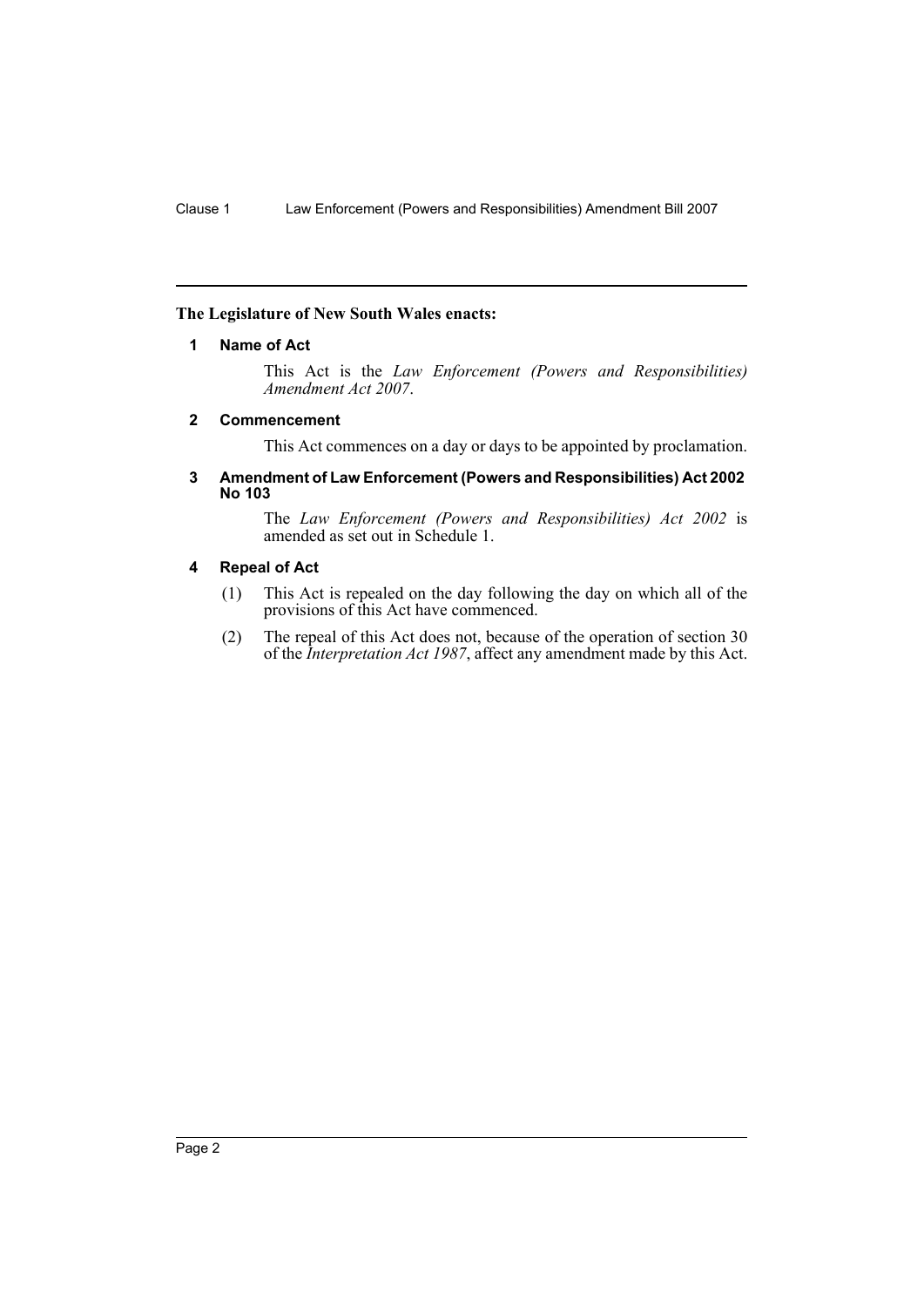Amendments **Amendments** Schedule 1

# <span id="page-3-0"></span>**Schedule 1 Amendments**

(Section 3)

# **[1] Section 3 Interpretation**

Insert in alphabetical order in section 3 (1):

*scene of crime officer* means a member of the NSW Police Force responsible for examining or maintaining crime scenes.

# **[2] Section 23A**

Insert after section 23:

#### **23A Ancillary power to search persons**

- (1) In conducting a search of a person under section 23, a police officer may, if the police officer suspects on reasonable grounds that a thing of a kind referred to in section 23 (1) or (2) is concealed in the person's mouth or hair, request the person:
	- (a) to open his or her mouth, or
	- (b) to shake, or otherwise move, his or her hair.
- (2) Subsection (1) does not authorise a police officer to forcibly open a person's mouth.
- (3) A person must not, without reasonable excuse, fail or refuse to comply with a request made by a police officer in accordance with this section and section 201.

Maximum penalty: 5 penalty units.

**[3] Section 67 Notice to occupier of premises entered pursuant to warrant** Omit section  $67(2)$  (b) (ii).

# **[4] Section 73A Extension of warrant**

Insert ", except as provided by subsection (7)" after "its issue" in section 73A $(6)$  $(a)$ .

# **[5] Section 73A (7) and (8)**

Insert after section 73A (6):

- A crime scene warrant may be extended so that it has effect for a period of up to 720 hours after its issue if:
	- (a) the offence in connection with which the warrant was issued is a terrorism offence, and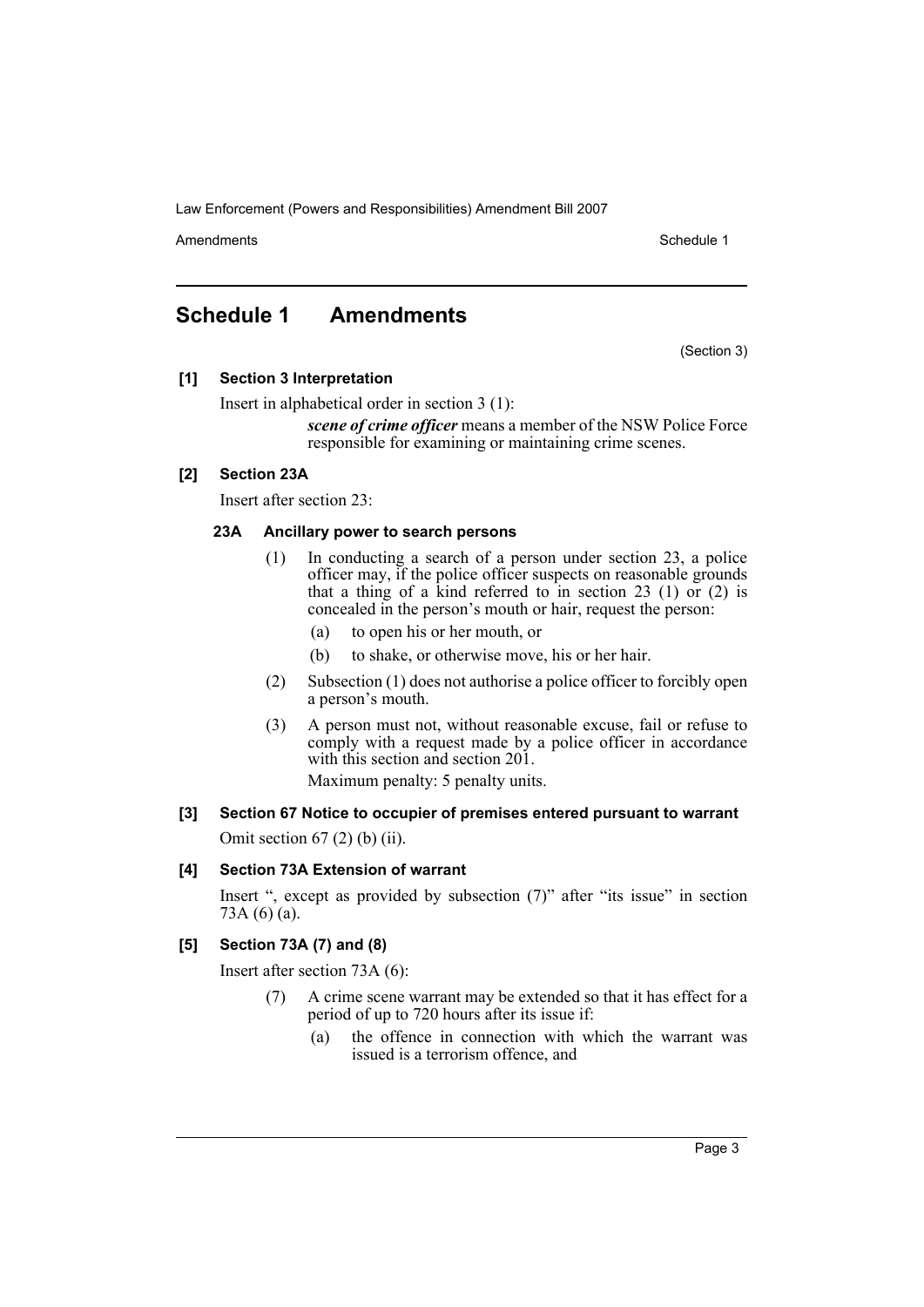#### Schedule 1 Amendments

(b) the authorised officer who issued the warrant is satisfied that there are reasonable grounds for extending the warrant beyond a period of 144 hours after its issue.

**Note.** 720 hours is equivalent to 30 days.

(8) In this section:

*terrorism offence* means an offence under Part 6B of the *Crimes Act 1900* or an offence under Division 101, 102 or 103 of the *Criminal Code* of the Commonwealth.

# **[6] Section 91 Establishment of crime scene**

Insert after section 91 (2):

(3) A crime scene may not be established under this Part on the same premises more than once in a 24 hour period unless a crime scene warrant is obtained in respect of the second and any subsequent occasion.

#### **[7] Section 92 Exercise of powers at crime scene**

Omit "established by the police officer or another police officer" wherever occurring in section 92 (1) (a) and (2) (a).

Insert instead "established under this Part".

# **[8] Section 92 (4)**

Omit the subsection. Insert instead:

(4) A police officer may exercise crime scene powers in relation to a crime scene whether or not the police officer is the person who established the crime scene.

# **[9] Sections 92 (5) and 94 (4)**

Omit "any member of the NSW Police Force responsible for examining or maintaining a crime scene" wherever occurring.

Insert instead "a scene of crime officer".

# **[10] Section 95A**

Insert after section 95:

# **95A Special arrangements for investigation of stolen vehicles**

- (1) A scene of crime officer may establish a crime scene in relation to a vehicle in a public place if:
	- (a) a vehicle has been reported as stolen by an owner or authorised user of the vehicle, and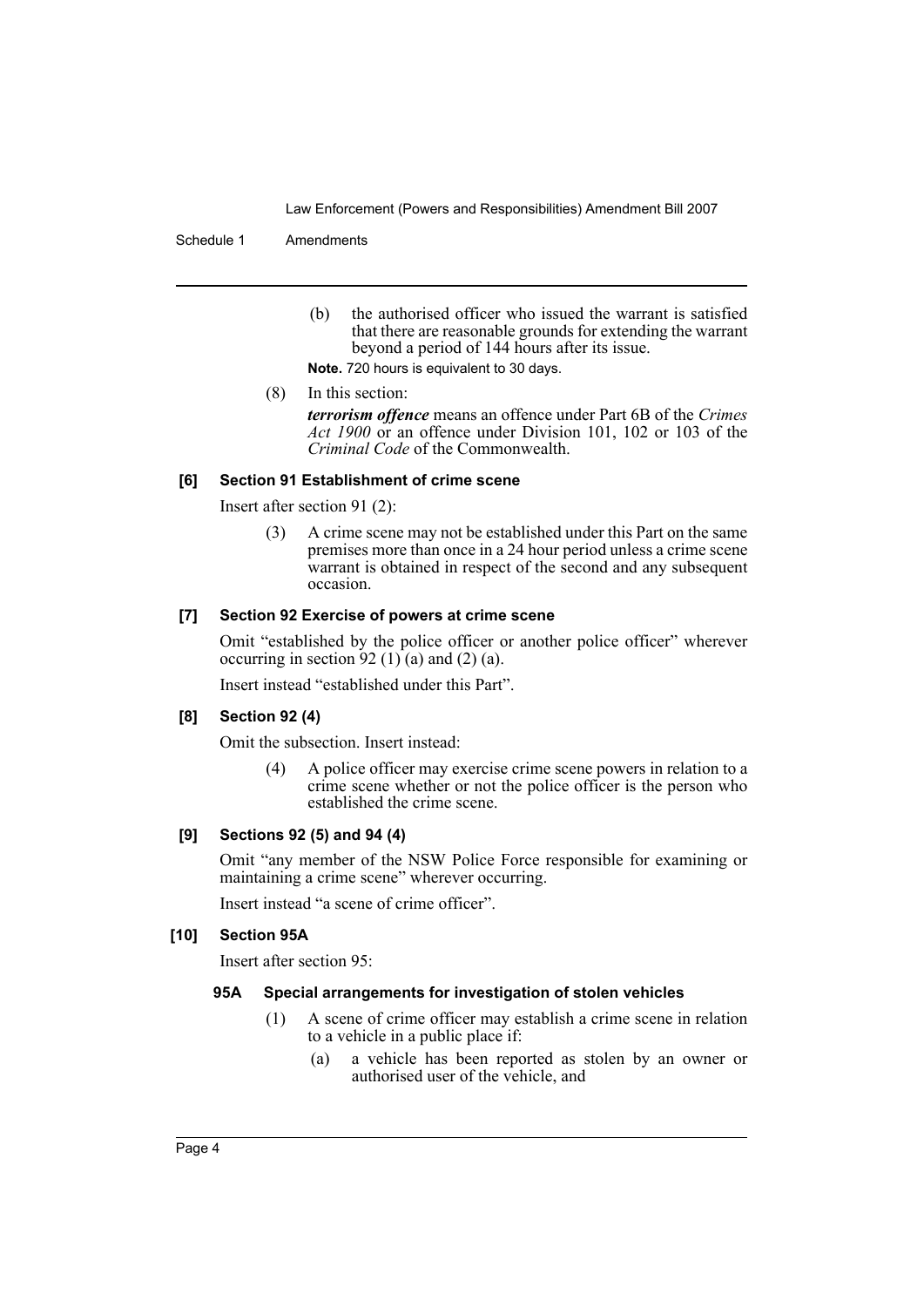Amendments **Amendments** Schedule 1

- (b) the scene of crime officer suspects on reasonable grounds that the vehicle in relation to which the crime scene is to be established is that stolen vehicle.
- (2) Sections 91 and 93 apply in relation to a crime scene established by a scene of crime officer under this section in the same way as they apply to a crime scene established by a police officer.
- (3) A scene of crime officer may exercise any investigatory powers in relation to the vehicle at the crime scene established under this section, without a warrant, if the scene of crime officer suspects on reasonable grounds that it is reasonably necessary to exercise the investigatory powers to preserve, or search for and gather, evidence of the theft of the vehicle.
- (4) A scene of crime officer does not require the authority of a police officer to exercise investigatory powers under this section.
- (5) A scene of crime officer may exercise the investigatory powers conferred by this section for a period of not more than 3 hours, commencing when the crime scene is established, unless a police officer obtains a crime scene warrant in respect of the crime scene.
- (6) This section does not prevent a scene of crime officer from exercising any power, or doing any other thing, in relation to a vehicle if the owner or authorised user of the vehicle consents.
- (7) For the purposes of this section, *investigatory powers* are the crime scene powers referred to in section  $95 \t(1) (g)$ –(j) and  $(l)$ –(o), including section 95 (1) (p) as it applies to those powers.

#### **[11] Part 11, Division 3 Use of medical imaging to search for internally concealed drugs**

Omit the Division.

# **[12] Section 187 Use of tyre deflation devices**

Omit section 187 (1). Insert instead:

- (1) The Commissioner may authorise the use by police officers of a device (a *tyre deflation device*) that causes the deflation of the tyres of a vehicle:
	- (a) to enable police to stop or assist in the stopping of a vehicle in connection with the pursuit of the vehicle by police, or
	- (b) to enable police to prevent the use of the vehicle by a person for the purpose of escaping from lawful custody or avoiding arrest.